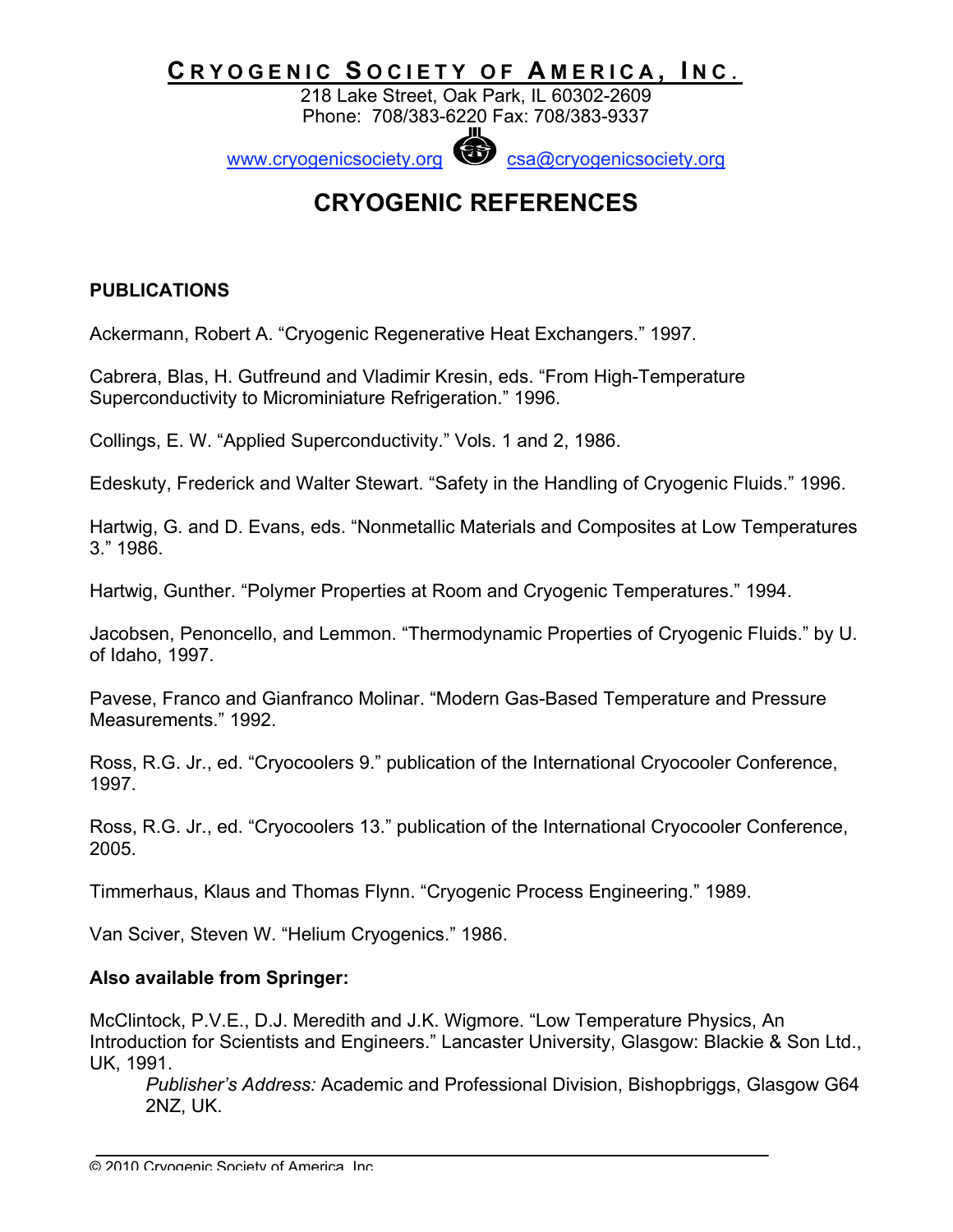#### **The Oxford University Press Monographs on Cryogenics**

Barron, Randall F. "Cryogenic Systems." See next section.

Haefer, René A. "Cryopumping Theory and Practice." ISBN 0198548 125.

Isalski, W. H. "Separation of Gases." ISBN 0198548 117.

Kovachev, V. "Energy Dissipation in Superconducting Materials." ISBN 0198548 095.

Rhodes, R.G. and B.E. Mulhall. "Magnetic Levitation for Rail Transport." ISBN 0198548 028

Scurlock, Ralph G., ed. "Origins and History of Cryogenics." ISBN 0198548 141.

Walker, G. and E.R. Bingham. "Low-capacity Cryogenic Refrigeration." ISBN 0198517 602.

Walker, Graham. "Miniature Refrigerators for Cryogenic Sensors and Cold Electronics." ISBN 0198548 15X.

Wilson, Martin N. "Superconducting Magnets." ISBN 0198548 052 H.B.

Note: Contact Paul McDonald, Institute of Cryogenics, University of Southampton, U.K., for back issues, except for Wilson and Barron, which are available from Oxford University Press.

#### **CRYOGENIC REFERENCE BOOKS**

- Ackermann, Robert A. *Cryogenic Regenerative Heat Exchangers*. New York: Springer, 1997. Available through www.springer.com *To order use:* ISBN 0-306-45449-1
- Barron, Randall F. *Cryogenic Heat Transfer*. Levittown: Taylor & Francis, Inc., 1999. *Publisher's Address:* 47 Runway Rd., Suite G, Levittown PA 19056-4700; 800/821- 8312 *To order use:* ISBN 1-56032-551-8
- Barron, Randall F. *Cryogenic Systems*. 2nd ed. New York: Oxford University Press, 1985. *Publisher's Address:* 200 Madison Ave., New York NY 10016; 800/451-7556 *To order use:* ISBN-0-19-503567-4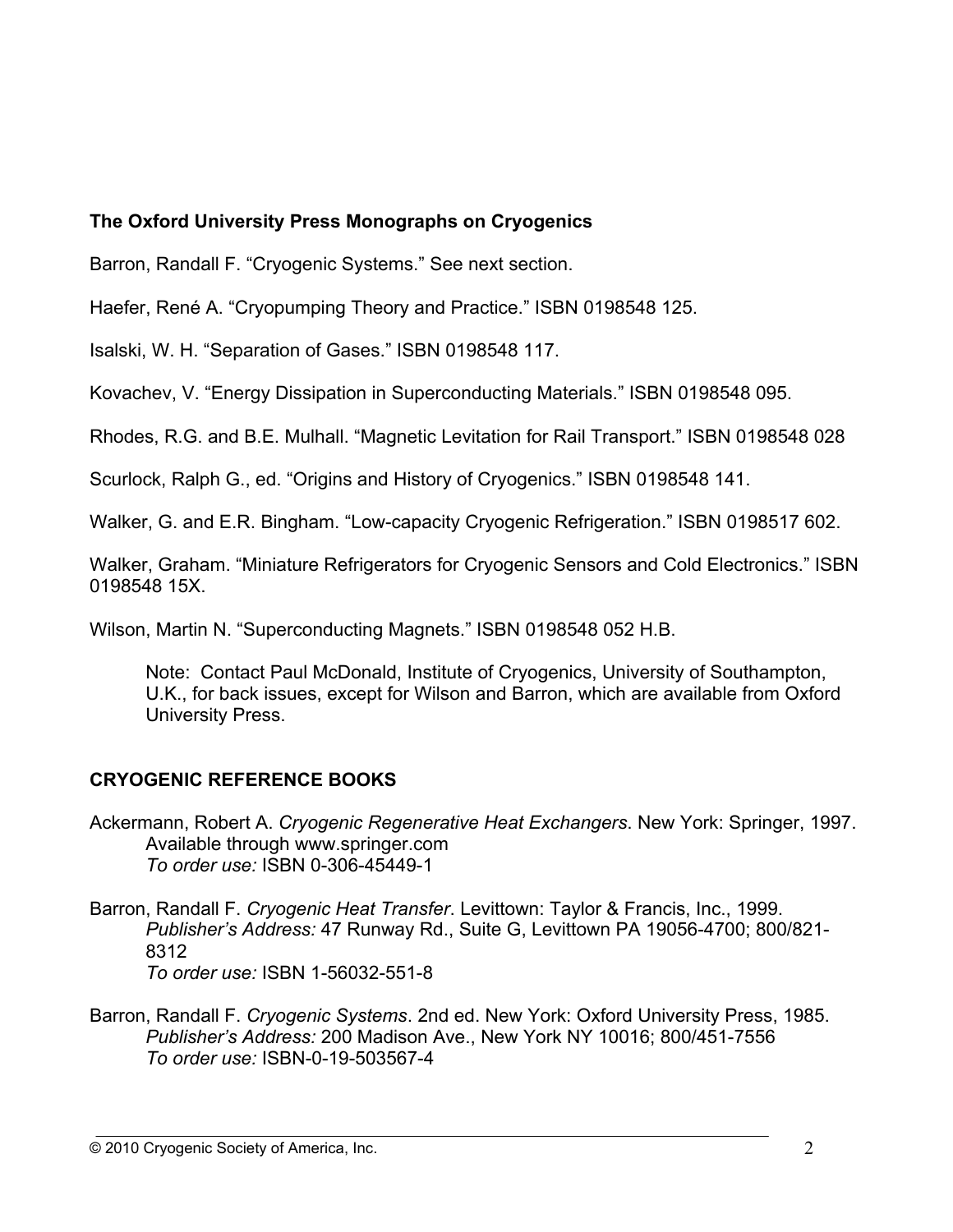Barron, Randall F. *Industrial Noise Control and Acoustics*. Levittown: Taylor & Francis, Inc., 2005. *Publisher's Address:* 47 Runway Rd., Suite G, Levittown PA 19056-4700; 800/821- 8312 *To order use:* ISBN 0-8247-0701-X

Edeskuty, Frederick J. and Walter F. Stewart. *Safety in the Handling of Cryogenic Fluids*. New York: Springer, 1996. Available through www.springer.com *To order use:* ISBN 0-306-45161-1

Filina, N.N. and and J.G. Weisend II. *Cryogenic Two-Phase Flow, Application to Large Scale Systems*. New York: Cambridge University Press, 1996. *Publisher's Address:* 40 W. 20th St., New York NY 10011-4211, FAX 212/691-3239

Flynn, Thomas. *Cryogenic Engineering*. New York: Taylor & Francis Books, 1996. *Publisher's Address:* 270 Madison Ave., New York NY 10016, 212-216-7800, Fax 212- 564-7854 *To order use:* ISBN 0-8247-9724-8, 688 pages, \$225.00

Flynn, Thomas. *Cryogenic Engineering, Second Edition, Revised and Expanded*. New York: Taylor & Francis Books, 2004. *Publisher's Address:* 270 Madison Ave., New York NY 10016, 212-216-7800, Fax 212- 564-7854 *To order use:* ISBN 0-8247-5367-4, 912 pages, \$229.95

- Frederking, Traugott H.K. and Sidney W.K. Yuan. *Cryogenics-Low Temperature Engineering and Applied Sciences*. Los Angeles: Yutopian Enterprises, 2005. *Publisher's Address:* 12422 Sanford Street, Los Angeles, CA 90066 *To order:* send \$21.50 (includes \$1.50 shipping within USA; international orders are \$23.00, including \$3 shipping) to address above, or go online to: http://www.yutopian.com/Yuan/Book.html
- Hands, Brian, ed. *Cryogenic Engineering*. Orlando: Academic Press, 1986. *Publisher's Address:* 6277 Sea Harbor Dr., Orlando FL 32887, orders and inquiries 800/321-5068
- Jacobsen, Richard T., Steven G. Penoncello and Eric W. Lemmon. *Thermodynamic Properties of Cryogenic Fluids*. New York: Springer, 1997. Available through www.springer.com *To order use:* ISBN 0-306-45522-6
- Kerry, Frank G. *Industrial Gas Handbook: Gas Separation and Purification.* Boca Raton: CRC Press, Taylor & Francis Group, 2007. *Publisher's Address*: CRC Press USA, 6000 Broken Sound Parkway. NW, Boca Raton, FL 33487, Email: orders@crcpress.com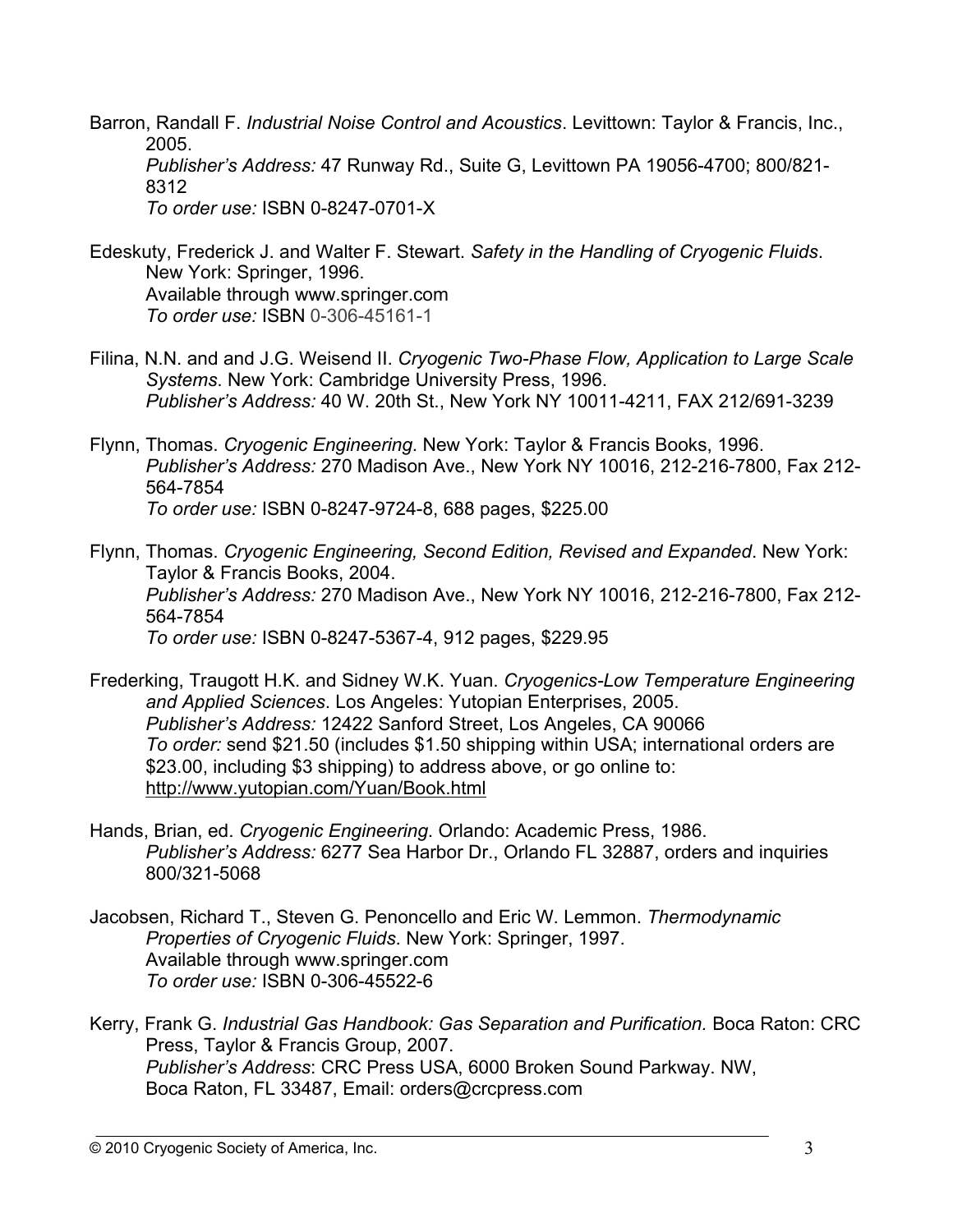- Law, Beverly. *Cryogenics Handbook*. Surrey, England: Westbury House, 1981. *Publisher's Address:* P.O. Box 63, Bury Street, Guildford, Surrey GU2 5BH, England *To order use:* ISBN 0-86103-021-4
- O'Hanlon, John F. A User's Guide to Vacuum Technology. John Wiley & Sons, Inc., 1980. Available at: www.wiley.com/WileyCDA/WileyTitle/productCd-0471270520.html.
- Organ, Allan J. Stirling and Pulse-tube Cryo-coolers. West Sussex, UK: John Wiley & Sons Ltd., 2005. *Publisher's Address:* 1 Oldlands Way, Bognor Regis, West Sussex PO19 9SA, UK *To order use:* ISBN 1-86058-461-6
- Reed, R. P. and A. F. Clark, eds. *Materials at Low Temperatures*. Metals Park: American Society for Metals, 1983. *Publisher's Address:* American Society for Metals, Metals Park, OH *To order use:* Library of Congress Catalog #82-73607, IBSN: 0-87170-146-4 *Additional Information:* Series of chapters by NBS materials specialists on physical and mechanical properties, superconductors, composites, instrumentation, martensitic transformations, structural alloys, and compatibility with cryogens.
- Scott, Russell B. *Cryogenic Engineering*. Boulder: Met-Chem Research, Inc. 1959. *Publisher's Address*: P.O. Box 3014 Highmar Station, Boulder CO 80307 *To order use:* ISBM 0-931913-10-1
- Scurlock, Ralph. *Low Loss Storage and Handling of Cryogenic Liquids: The Application of Cryogenic Fluid Dynamics*. Southampton: British Cryogenics Council, 2005. *To order:* Kryos Technology, 22 Brookvale Road, Southampton, SO17 1QP, United Kingdom, \$55.00 sterling, plus postage and handling

Shachtman, Tom. *Absolute Zero and the Conquest of Cold*. New York: Houghton Mifflin Company, 1999. *Publisher's Address:* 215 Park Avenue South, New York NY 10003. *To order use:* ISBN 0-395-93888-0

- Sheahen, Thomas P. *Introduction to High-Temperature Superconductivity*. New York: Springer, 1994. Available through www.springer.com To order use: ISBN 0-306-44793-2
- Timmerhaus, Klaus D.; Reed, Richard P. (Eds.) *Cryogenic Engineering: Fifty Years of Progress.* New York: Springer, 2006. Available through www.springer.com To order use: ISBN 978-0-387-33324-3
- Van Sciver, Steven W. *Helium Cryogenics*. New York: Springer, 1986. Available through www.springer.com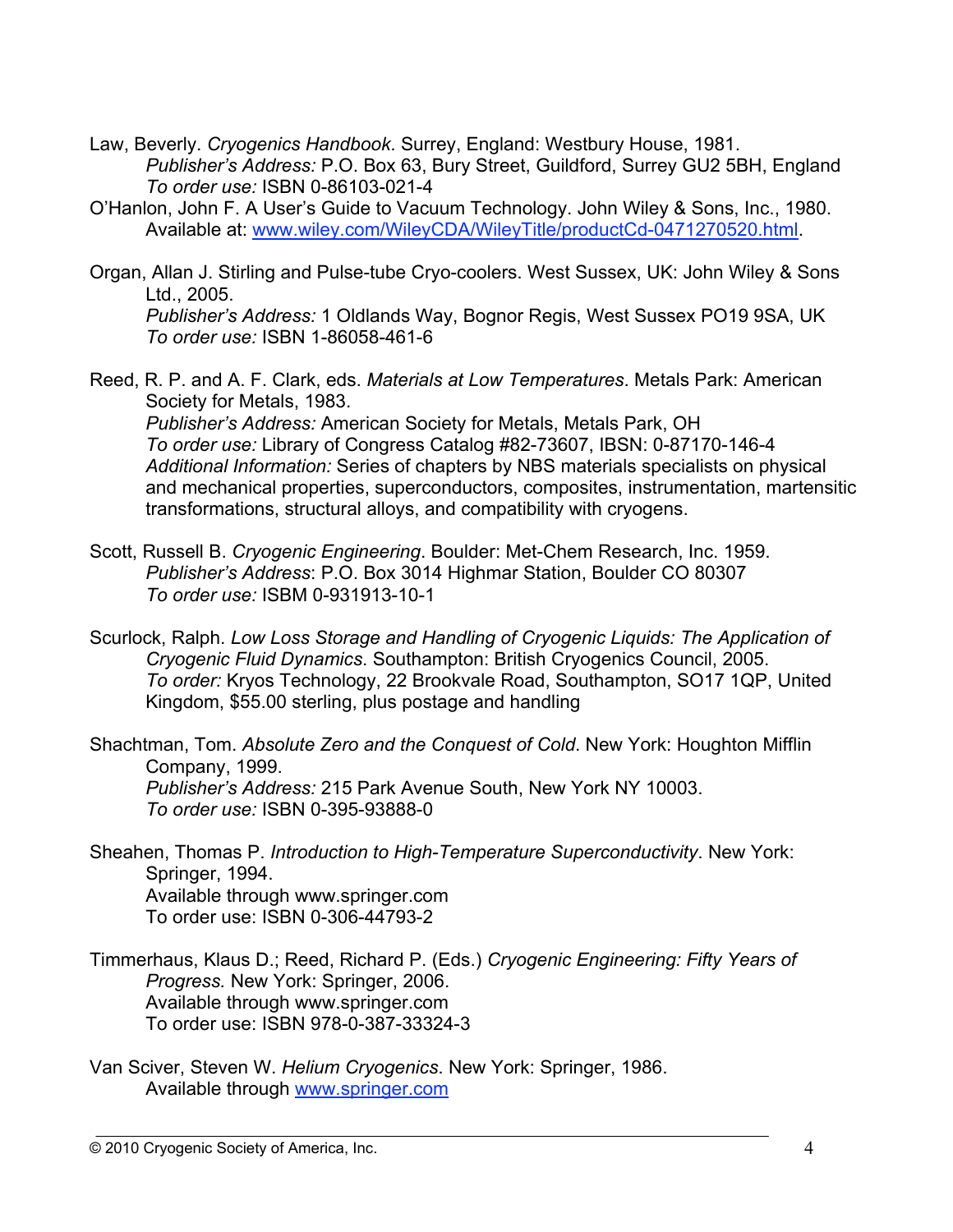To order use: ISBN: 0-306-42335-9

Venkatarathnam, G. *Cryogenic Mixed Refrigerant Processes*. New York: Springer, 2008. Available through www.springer.com To order use: ISBN 978-0-387-78513-4

Walker, Graham et al. *The Stirling Alternative: Power systems, Refrigerants and Heat Pumps*. Yverdon, Switzerland: Gordon and Breach Science Publishers, 1994. *Publisher's Address:* Y-Parc, Chemin de la Sallaz, 1400 Yverdon, Switzerland

Weisend, J.G. II, ed. *Handbook of Cryogenic Engineering.* Levittown: Taylor & Francis, Inc., 1998.

*Publisher's Address:* 47 Runway Road, Suite G, Levittown PA 19057-4700, 800/821- 8312, FAX 215/269-0363, bkorders@taylorandfrancis.com

#### **Proceedings**

"Advances in Cryogenic Engineering," The Proceedings from the Cryogenic Engineering Conference/International Cryogenic Materials Conference going back to 1991 are available from Springer. This is the MAJOR biennial U.S. cryogenics meeting. It covers a wide range of cryogenic topics.

*Contact:* Springer, New York LLC, 233 Spring Street, New York, NY 10013-1578 212 460 1501, fax: 212 460 1595, www.springer.com

"Applications of Cryogenic Technology, Vol. 10," Proceedings of CRYO'90, sponsored by the Cryogenic Society of America in 1990.

*Back issues from other CSA meetings are available from:*

The Cryogenic Society of America, 218 Lake Street, Oak Park IL 60302-2609; 708/383-6220: Volumes 1, 2, 3.

Proceedings of the Space Cryogenics Conference, published by CSA. www.cryogenicsociety.org/publications/, or call 708-383-6220.

Proceedings of the International Cryogenic Engineering Conference series (ICEC), published by Elsevier Science Inc., New York, NY, 212/633-3730.

Proceedings of the **Sixteenth International Cryogenic Engineering Conference/International Cryogenic Materials Conference**, Kitakyushu, Japan, 20-24 May 1996. Covers the main areas of: Large Scale Refrigeration, Cryocoolers, Cryogenic Engineering, Space Cryogenics, Application of Superconductivity, Oxide Superconductor, Metallic Superconductors, Metallic Materials, Non-Metallic Materials. In addition there are seven Plenary Lectures covering commercialization of high-Tc superconductors, the continuing development of the Maglev system in Japan, and the Large Hadron Collider project. 1997, ISBN: 0-08-042688-3, 2073 pages, US\$ 224.00.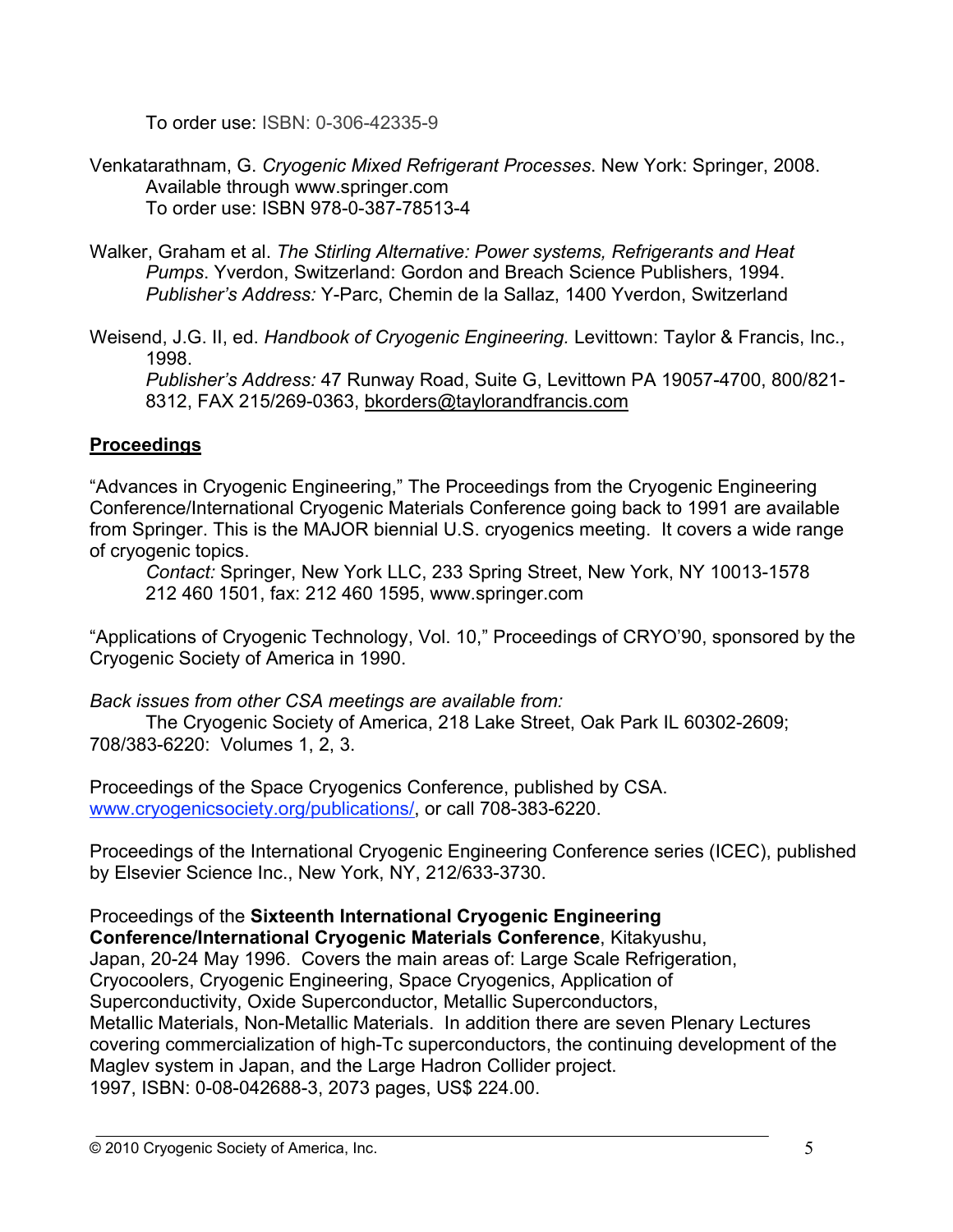(Previous proceedings published by Butterworth Scientific Ltd., Guildford, England, and predecessors, recently purchased by Elsevier)

Proceedings of the **LNG and GasTech Conferences** IC SQUID, proceedings of the International Conferences on SQUIDS. International Institute of Refrigeration (IIR) conference proceedings.

Proceedings of the **Applied Superconductivity Conference** series.

## **OTHER PUBLICATIONS OF INTEREST**

Arkharov, A., I. Marfenina and Ye. Mikulin. "Theory and Design of Cryogenic Systems." MIR Publishers, 1981.

Bailey, C.A., ed. "Advanced Cryogenics." Springer, 1971.

Bell, J.H. "Cryogenic Engineering." Prentice Hall, 1963.

Cieslar, G., Sieron, A., Stanek, A. "Cryotherapy." Alfamedica Press, 2010.

Donnelly, Russell J. and Francis, Arthur W., eds. Dana, Leo I, contributor. "Cryogenic Science and Technology." Union Carbide Corporation, 1985.

Eden Cryogenics "Cryogenic Design Guide." Contact Eden directly to obtain a copy. 8445 Rausch Dr., Plain City OH 43064. (877) 273-4660, www.edencryogenics.com

Halpern, Paul. "Collider: The search for the world's smallest particles." John and Wiley Sons, Inc, 2009.

Haselden, G.G., ed. "Cryogenic Fundamentals." Academic Press, 1971.

Hoddeson, Lillian, Adrienne W. Kolb and Catherine Westfall. "Fermilab: Physics, the Frontier and Megascience." University of Chicago Press, 2008.

Johnson, Larry and Scott Baldyga. "Frozen, A True Story: My journey into the world of cryonics, deception and death." Vanguard Press, 2009.

Kropschot, R.H., B.W. Birmingham and D.B. Mann, eds. "Technology of Liquid Helium." NBS Monograph 111, 1968.

NIST, "LNG Materials & Fluids: A User's Manual of Property Data in Graphic Format", prepared by Cryogenics Division Institute of Basic Standards, National Bureau of Standards, Boulder, Colorado. Douglas Mann, General Editor, First Edition 1977". Out of print book, paper copy available from NIST.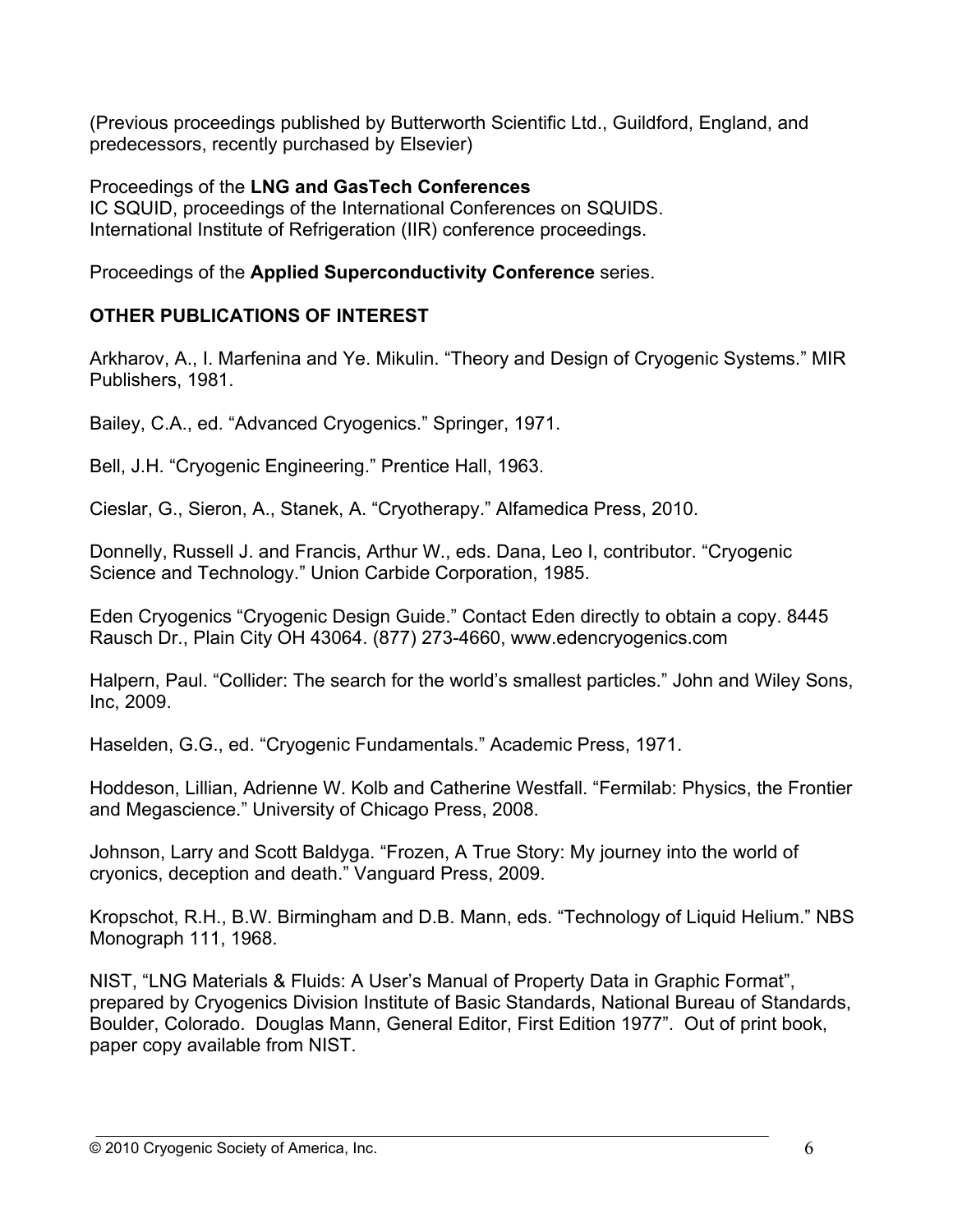Rose-Innes, A.C. "Low Temperature Laboratory Techniques. The Use of Liquid Helium in the Laboratory." 2nd ed. English Universities Press, 1973.

Scott, R.B., W.H. Denton and C.M. Nicholls, eds. "Technology and Uses of Liquid Hydrogen." Pergamon Press, 1964.

Seeber, Bernd, ed. "Handbook of Applied Superconductivity," 2 vol., 1998, ISBN 0 7503 0377 8, Institute of Physics Publishing, c/o AIDC, 2 Wintersport Lane, P.O. Box 20, Williston VT 05495; 800/632-0880; fax 802/864-7626, www.iop.org/books

Vance, R.W., ed. "Cryogenic Technology." John Wiley, 1963.

Vance, R.W., and W.M. Duke, eds. "Applied Cryogenic Engineering." John Wiley, 1962.

Weinstock, H., ed. "Cryogenic Technology." Boston Tech. Publ., 1969.

White, G.K. "Experimental Techniques in Low-Temperature Physics." 3rd ed. Clarendon Press, 1979.

Williamson, K.D. Jr. and F.J. Edeskuty, eds. "Liquid Cryogens, Vol. 1: Theory and Equipment; Vol. 2: Properties and Applications." CRC Press, 1983.

## **JOURNALS**

*COLD FACTS*, Cryogenic Society of America, L. Huget, Editor, Oak Park IL, 708/383-6220; csa@cryogenicsociety.org

*CRYO GAS INTERNATIONAL*, 781/862-0624, on line at www.cryogas.com.

*CRYOGENIC ENGINEERING* (Japanese), Cryogenic Association of Japan, 6-12-8-302 Hongo, Bunkyo-ku, Tokyo 113-0033, Japan

*CRYOGENICS*, Elsevier Science Inc., New York NY, 212/633-3730

*CRYOGENICS SAFETY MANUAL*—More detail on this publication is available at the BCC website at www.bcryo.org.uk. To order copies, please e-mail, telephone or write to John Vandore, 7 Leverton Gardens, Wantage OX12 9NY England, john@vandore.com. Payment can be made by check or by credit card through the BCC PayPal account, on request. Subject to quantity and destination, it may be necessary to add a charge for postage. Publications can also be ordered from the Institute of Refrigeration at Kelvin House, 76 Mill Lane, Carshalton, Surrey SM5 2JR, England, Tel: +44 (0) 20 8647 7033 or email: ior@ior.org.uk or by going to their website at www.ior.org.uk and selecting the list of 'all publications' at their online shop page.

JOURNAL OF HEAT TRANSFER, ASME Technical Publishing Office, New York NY,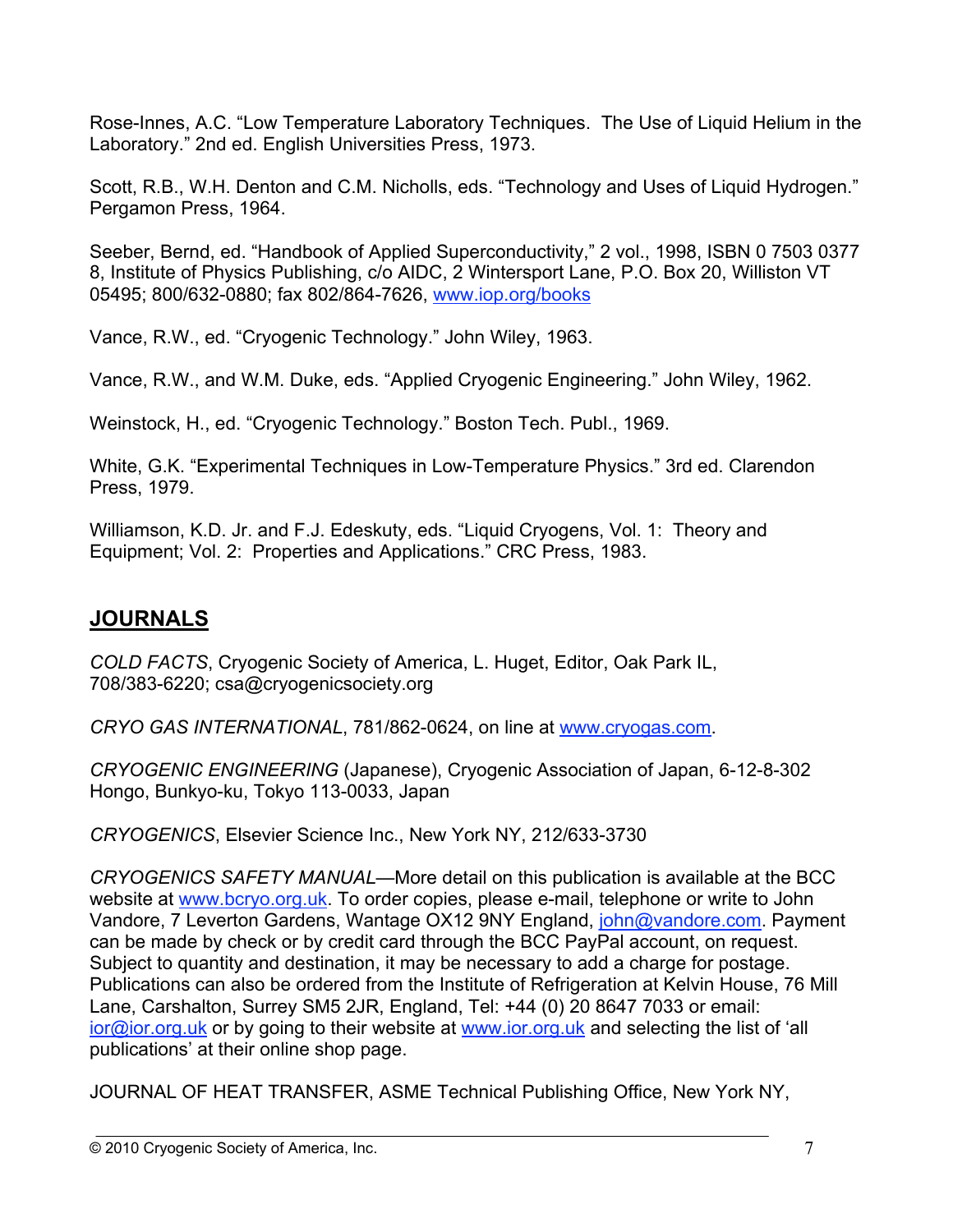1-800-843-2763

*JOURNAL OF APPLIED PHYSICS,* American Institute of Physics (AIP), Melville NY, 1-800-874-6383 (United States and Canada)

*LOW TEMPERATURE NEWS. The Quarterly Newsletter of the British Cryogenics Council*, Mr. John Vandore (Editor), c/o Mrs. Lorna Monro, 7 Leverton Gardens, Wantage OX12 9NY England; available to members only. Please inquire.

*NASA TECH NOTES,* http://ntrs.larc.nasa.gov/search.jsp

*PHYSICS TODAY,* American Institute of Physics (AIP), Melville NY, 516-576-2270. On line edition at www.aip.org/pt.

*SPECIALTY GAS REPORT*, Ron Lucas, Editor; 25 Helen Street, Warren, NJ 07059; ron.lucas@specialtygasreport.com, www.specgasreport.com.

*SUPERCONDUCTOR WEEK*, 503/592-0056, Klaus Neumann, Executive Editor, P.O. Box 13002, Portland, OR 97213, editor@superconductorweek.com

## **Cryogenic Informational Databases**

Cryogenic Information Retrieval System (CIRS) on CD-ROM - The CIRS database contains over 175,000 bibliographic citations of DoD, NASA, contractor technical reports, cryogenics and cryocooler conference papers covering over 100 years of cryogenic technology, many with full abstracts. It is available on CD-ROM by special request from the Chemical Propulsion Information Analysis Center, 10630 Little Patuxent Pkwy, Suite 202, Columbia, MD 21044; cpiac@cpiac.jhu.edu; or 410-992-7300.

Cryogenic Treatment Database - The Cryogenic Treatment Database is a leading resource for research and information in the field of cryogenic treatment — the use of extremely cold temperatures to improve the properties of materials. Updated quarterly, the Database contains scientific and informational articles pertaining to the cryogenic treatment industry. www.cryogenictreatmentdatabase.org/.

Japanese Database (The Cryogenic Society of Japan) - under development

NIST Cryogenic Materials Properties Database - This on line Cryogenic Materials Properties Database, available through the National Institute of Standards and Technology (U.S.), currently has information on materials ranging from aluminum and balsa to stainless steel and Teflon. The database is a work in progress, with new materials and properties planned for addition as data become available. The temperatures the materials are subjected to range widely from cryogenic (as low as -452 degrees F) to room temperature. http://cryogenics.nist.gov/MPropsMAY/material%20properties.htm.